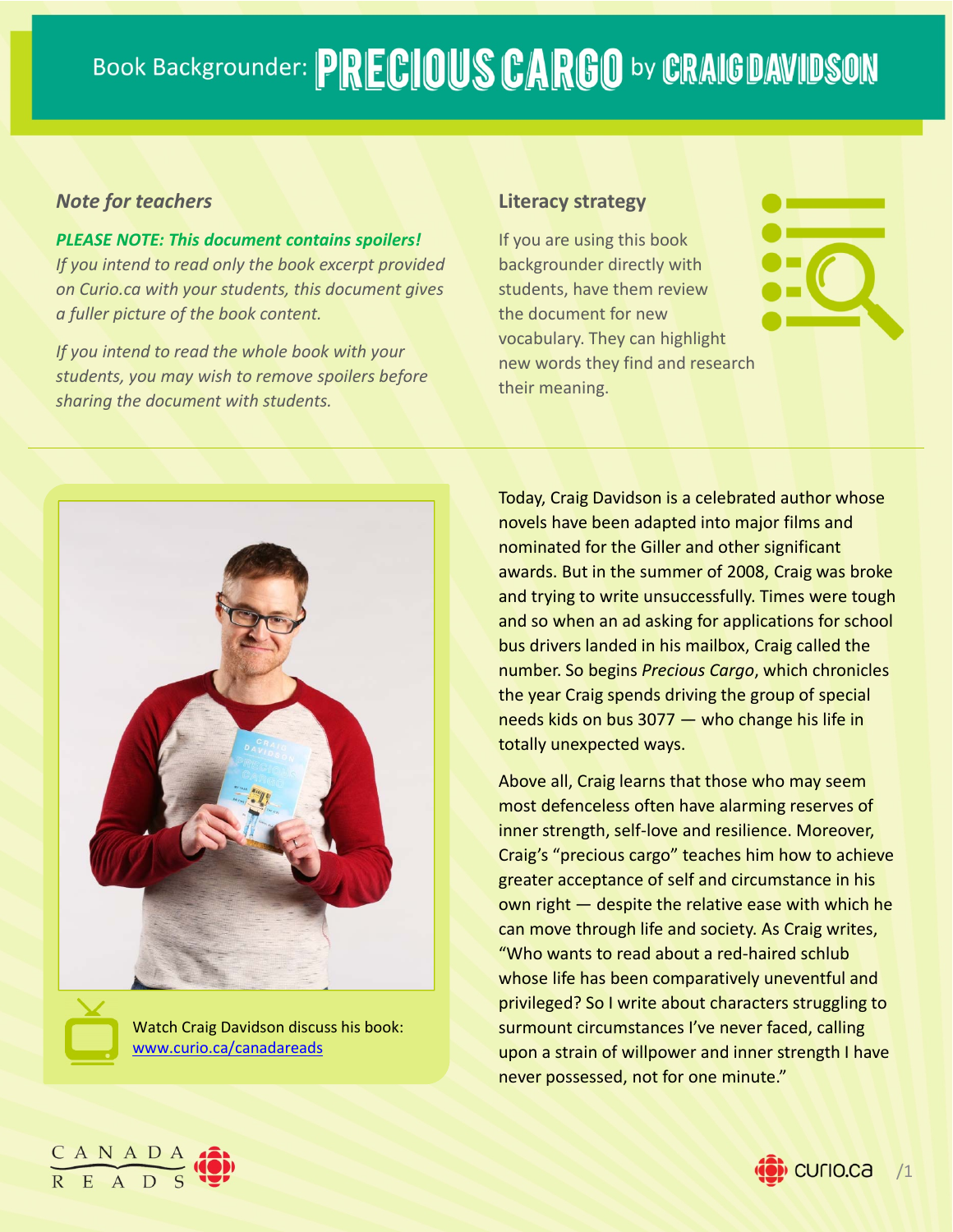# **Primary Characters**

**Craig**. Goofy, kind and somewhat hapless Craig feels like a reliable narrator. He is honest, even when an honest account makes him look foolish. He tells the reader about the wrong‐headed assumptions he makes about the kids on his bus, and about their ability to handle adversity. But through it all, his devotion to them is clear.

**Jake**. The passenger on Craig's bus with whom he develops the closest relationship, Jake has a truly tragic past. Jake has cerebral palsy and suffers from spastic quadriplegia, which means all four of his limbs are affected by his CP and he is wheelchair‐ bound. Shortly before *Precious Cargo* begins, Jake and his mother are struck by a drunk driver and his mother is killed. When Craig meets Jake, he is still suffering from his injuries as a result of the accident. Jake is charming, smart and an aspiring writer. He and Craig develop a close bond throughout the book, and Jake's ability to cope with the profound tragedy he has endured is a constant source of amazement for Craig.

**Oliver**. A 13-year-old with Fragile X Syndrome, a condition that can lead to delayed physical, mental and emotional development, as well as hypersensitivity to touch. Incessantly chatty, Gavin is a compulsive liar, but in an endearing way that leaves him well liked by all the other kids on the bus. Among all the kids, he is perhaps most oblivious to the way he is perceived by others.

**Gavin**. A virtually non‐verbal autistic thirteen‐year‐ old, who communicates with his bus mates

primarily through body language and "bird‐like noises," as Craig describes them. Over time, Craig starts communicating with Gavin by serenading him with alternate lyrics to popular songs - something Gavin loves.

**Nadja**. A 17‐year‐old South Asian girl with a penchant for pink and a tendency to tell outlandish stories about lavish dinner parties and unlikely deaths in the family. To Nadja, everything is "nice," and reality is malleable. As Craig puts it, "Other than a slight speech impediment…and a certain repetitiveness in regard to her word choices, Nadja looked and sounded like any other 17‐year‐old" (p. 65).

**Vincent**. A grade 12 student who speaks with a memorable drawl (e.g. "thaaaaaat's me") and possesses an encyclopedic knowledge of *Star Wars*, *The Simpsons*, *Family Guy* and *Star Trek*.

**Calvin**. Jake's dad. British, handsome, stoic. Craig is somewhat in awe of his ability to cope with loss and tragedy and stress…much like his son's.

# **The Ending**

In the end, Craig decides this will be his only year driving the bus, which the kids on board seem to understand, by and large. In an interview years later, Craig said, "I look back on that experience like summer jobs and summer camp. It's a really close connection because you spend a lot of time together, plus you also know there's a finite end, and the jokes and laughs and the heartbreak  $-$  were all a product of that."

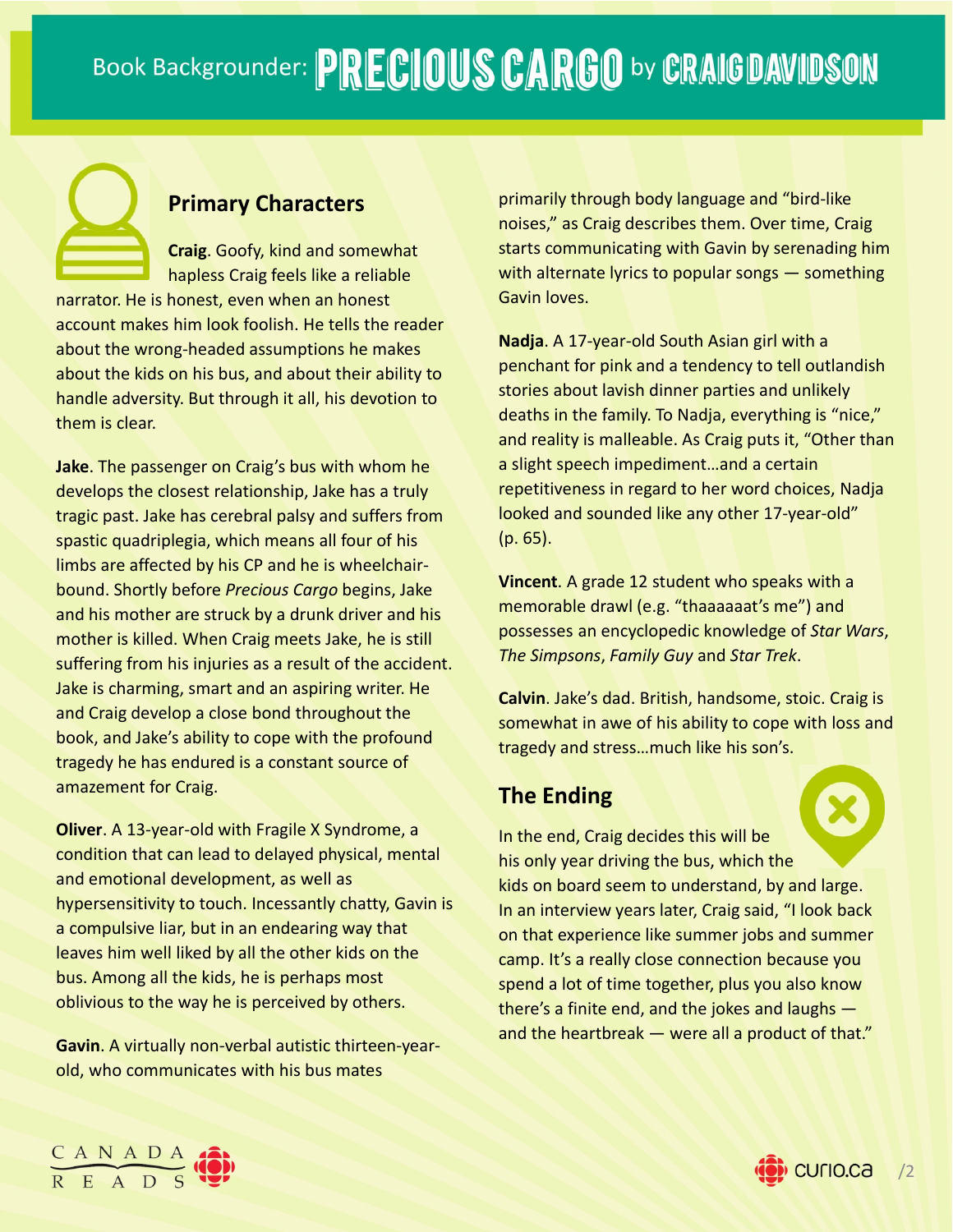## **Key Themes**

#### **DISABILITY, DIFFERENCE**

*Precious Cargo* is about a group of kids who just do not fit in. Sometimes for obvious, highly visible reasons (e.g. Jake's wheelchair) and sometimes for less apparent reasons having to do with their social or cognitive skills. But it's also a story about a group of kids who don't always care that they don't fit in. Contrary to Craig's expectations, these kids are not defined by their difference  $-$  or if they are, they're not always unhappy with the outcome. It's just a fact of their lives, for the most part, not something that greatly inhibits their happiness.

#### **BULLYING**

Craig is appalled by how the kids on his bus are treated. And although the ways in which they are bullied often seem to bother them less than they bother Craig, there are still a number of instances where their experiences are truly frustrating to read about, and a reminder of how harsh young people can be towards peers who don't fit in.

### **STORYTELLING**

Just as storytelling is an escape for Craig as a writer, it is an escape for many of his charges. Jake wants to be an author himself one day. On the bus, Oliver and Nadja tell outrageous tales about their lives that everyone on the bus knows are massively untrue, but which no one calls them out on. Storytelling is such an important form of self‐expression and self‐ acceptance for these young people who are marked by their otherness in so many ways.

## **Notable Quotes from Reviews**



"Being on a 'short bus' is not a chore for them, but a choice: it's their safe haven away from the crap they must endure in the world. In short order, Davidson becomes not just their chauffeur, but their champion and chief defender, stopping the bus to confront idiots making 'retard' jokes or laughing at the kids on the bus, though after one particularly ridiculous encounter, he realizes that the kids are all right – they don't need him to defend them because they've been doing it for themselves all of their lives…Spending time each school day for months in the company of kids who will never be ordinary by society's standards makes him realize how extraordinary they really are. He also recognizes in them a similar need to tell stories, to stretch their existences beyond the bounds of whatever limitations they're facing."

–Dory Cerny, Quill & Quire

"Again and again, at least until he realizes it doesn't accomplish anything, he pulls his bus to the side of the road to climb out and confront children and adults who laugh at the 'tard bus' as it noses by. The children are bullied but never bully back, the slow grace of their incapacities having streamlined and ennobled their lives. They are nevertheless surprised, even impressed, that their able‐bodied driver is so volatile and easily goaded. As Jake points out, from the clarifying vantage point of his wheelchair, anger rarely gets him anywhere. Turns out Craig Davidson has a wheelchair of his own his temper." – Ian Brown, The Globe and Mail



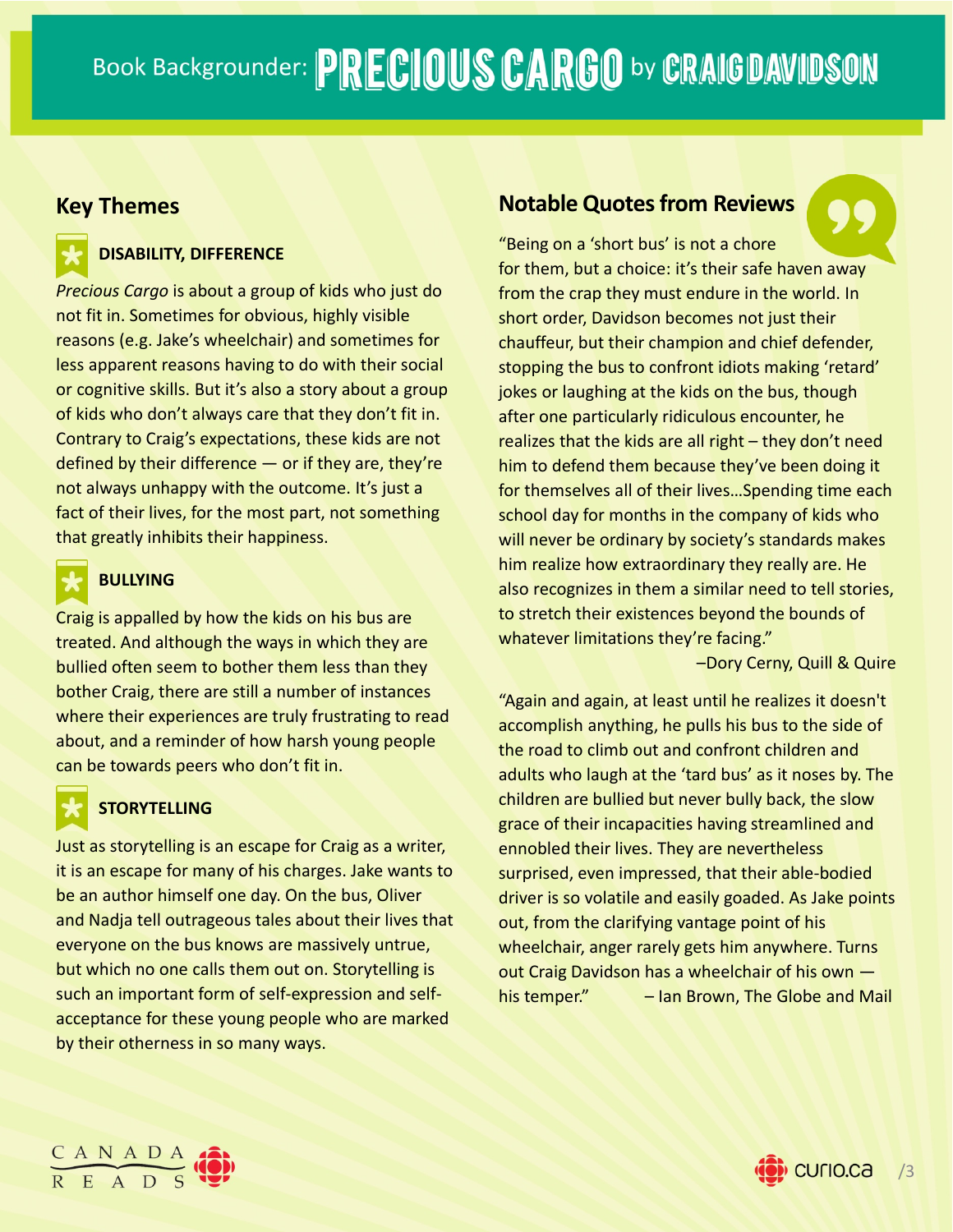"At its essence, *Precious Cargo* is an anthem to self‐ acceptance. That may not seem to be one of life's most complex tasks. But for a lot of us, it is. So maybe Didion got it wrong. Craig Davidson didn't sell out his charges by 'exploiting' their lives as 'material' for his book. He enriched them, and us, by making their imperfections ennobling — and life enhancing." – Robert Collison, The Toronto Star

# **CBC / Other Links**

Why Craig Davidson doesn't let criticism get to him (CBC Books: Magic 8 questionnaire):

www.cbc.ca/books/why‐canada‐reads‐longlisted‐ author‐craig‐davidson‐doesn‐t‐let‐criticism‐get‐to‐ him‐1.4489215

Craig Davidson: My year driving a special‐needs school bus (CBC Books: How I Wrote It blog post): www.cbc.ca/books/craig‐davidson‐my‐year‐driving‐ a-special-needs-school-bus-1.4063931

Craig Davidson shares the lessons he learned driving a school bus (The Next Chapter interview): www.cbc.ca/1.4546695

What one man discovered while spending a year driving a school bus, 'a chamber of shared confidences':

http://nationalpost.com/entertainment/books/what ‐one‐man‐discovered‐while‐spending‐a‐year‐ driving‐a‐school‐bus‐a‐chamber‐of‐shared‐ confidences

# **Critical Thinking Questions**

Students may need to do some research to help them create and organize an answer.

- 1. Look at the title of the book. What could the story be about?
- 2. Who is Craig Davidson? Why is he writing this book?
- 3. What lessons can others learn from people in their communities who possess physical and intellectual challenges? What lessons have you learned?
- 4. What is the importance of an honest narrator? What are the positives and negatives of having an honest narrator?
- 5. What does bullying look like, feel like and sound like? What motivates someone to bully? How do bullies learn the behaviour? Why do you think some people find themselves in a position where they are bullied? How do we as a society prevent bullying? Can bullying be stopped or is an reality of the human experience?
- 6. Who are the unsung heroes in the world we live in today?
- 7. Have you ever avoided interacting with someone because of a perceived difference between you? Why? What might have enabled you to feel you could approach that person?